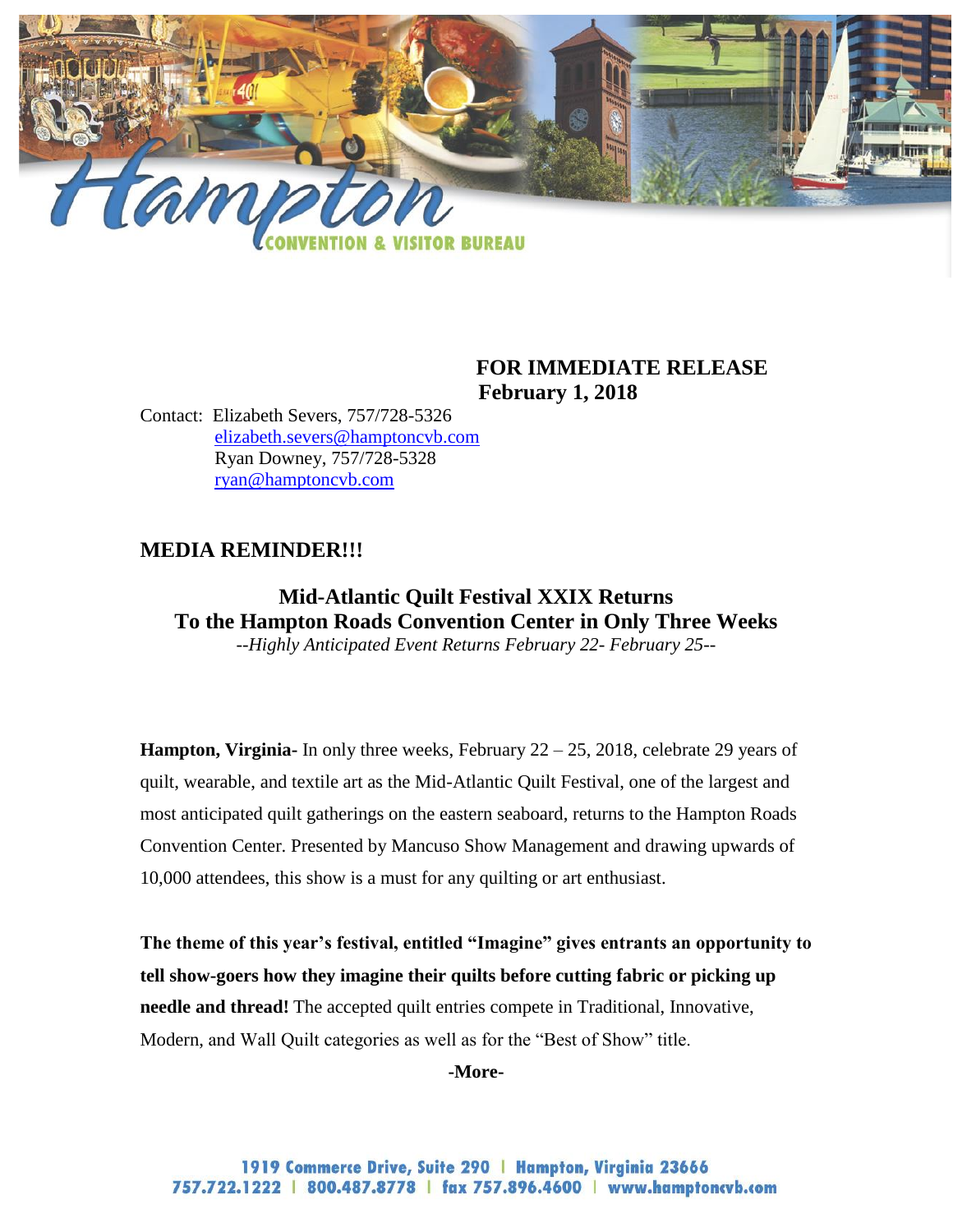#### **Mid-Atlantic Quilt Festival XXIX Returns to the Hampton Roads Convention Center in Only Three Weeks- Page 2**

While at the festival, be sure to explore the Wearable Art entries. This competition features works from some of the finest textile artists in the country and includes submissions such as vests, jackets and coats.

Also, be sure to take part by casting your votes for Viewer's Choice in the quilt and wearable art competitions. The announcements of these prestigious awards are eagerly anticipated by competition entrants and show-goers.

Other highlights include a Merchants Mall (with over 250 vendors) offering the best machines, fabrics, notions, wearable art, embroidery, and everything for the quilter, textile artist, and home sewer. For an additional fee, individual workshops and lectures are available to attendees. Don't miss the "best time you'll ever have" at a quilt festival at Game Zone: Quilter's Strip Poker/Quilt-O Combo, held on Friday evening, February 24.

**Mid-Atlantic Quilt Festival Hours:**

**Thursday, February 22- 10:00 a.m. – 6:00 p.m. Friday, February 23- 10:00 a.m. – 6:00 p.m. Saturday, February 24- 10:00 a.m. – 6:00 p.m. Sunday, February 25- 10:00 a.m. - 4:00 p.m.**

**Mid-Atlantic Quilt Festival Admission: \$15.00 admission (includes re-admission) \$13.00 admission- SUNDAY ONLY Children under 16- FREE** *\*Discounts for 20 or more can be arranged by calling 215-862-5828*